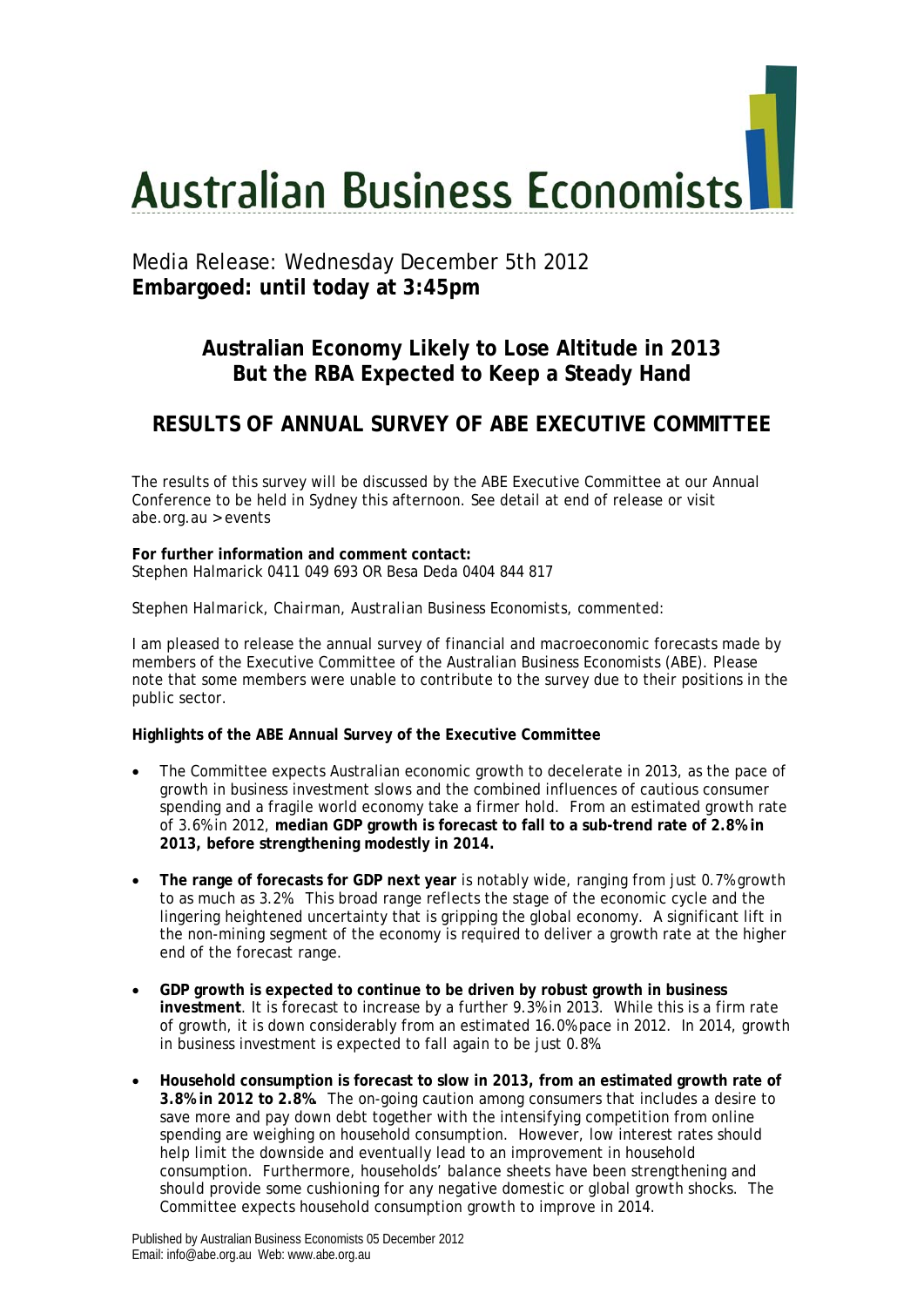- Dwelling investment is forecast to improve moderately in 2013 and again in 2014. The Committee estimates there will be a fall of 5.4% in 2012 before an improvement of 3.0% and 5.7% growth is posted in 2013 and 2014, respectively. Low interest rates, rising rental yields and an improvement in conditions in the established housing market are among factors expected to spur the projected lift in dwelling investment.
- With a large proportion of Australia's capital equipment being imported and with the relatively strong level of the Australian dollar, **overall imports are expected to stay relatively strong next year**. For 2013 import growth (6.6%) is expected to outpace export growth (6.0%), leading to a drag on economic growth over the year of 0.5 percentage points. For 2014 the situation is expected to be reversed; export growth should outpace import growth, leading to a small positive contribution to GDP.
- The trade accounts will have a strong influence on the current account. **The current account deficit as a proportion of GDP is expected to worsen by the middle of next year** and again by the end of next year, before an improvement takes place in the following year.
- The Australian economy has benefitted considerably from the benefits a high terms-oftrade has delivered over the past decade, particularly during the global financial crisis. But the terms of trade looks to have peaked in the September quarter of 2011. Moreover, the Committee forecasts a **sharp fall in the terms of trade this calendar year of nearly 9%, followed by another fall of 5.5% next year**. These falls will mean the economy is likely to lose some of its insulation that the terms of trade provide.
- The Committee expects **employment growth to expand modestly next year**, despite a forecast softening in the economy. Jobs growth in 2013 is expected to be 1.0%, up from estimated growth of 0.6% in 2012. It is forecast to accelerate again to 1.6% in 2014.
- **The unemployment rate is not expected to improve until 2014 when the stronger growth in jobs growth is projected to flow through**. The unemployment rate is forecast to stay flat at 5.5% next year, before falling slightly to 5.4% in 2014. Perhaps the more telling feature of the labour data is the wide range of estimates for next year from the Committee: 5.2% to 6.4%. The large variability in forecasts for next year likely reflects the high level of the exchange rate and the consequent pressures on companies to boost competitiveness through other means. In 2014 the range of forecasts from the Committee narrows and notably does not include any forecasts of 6% or higher.
- With the unemployment rate showing little improvement next year, the **growth of the labour cost index is expected to decline from 3.7% in 2012 to 3.5%**. However, the projected decline is small, reflecting the expectation the unemployment rate will not be substantially far from historically low levels next year. These forecasts for wage growth are restrained and should not put any significant pressure on inflation.
- **Headline inflation is forecast to brush the top of the RBA's 2-3% per annum target band next year, before some moderation occurs in 2014.** However, underlying inflation is expected to stay well within the RBA's target band at 2.6% in both 2013 and 2014.
- The Committee expects the **RBA to keep a steady hand over the next two years.** The cash rate is expected to end 2014 at 3%, from the current cash rate of 3%. The most interesting aspect of the cash-rate analysis is the wide range of forecasts, likely reflecting the greater-than-usual uncertainty attached to the world economy. In 2013, the range of cash rate forecasts from the Committee is 2.50% to 3.50% and in 2014 they are 3.00% to 4.00%.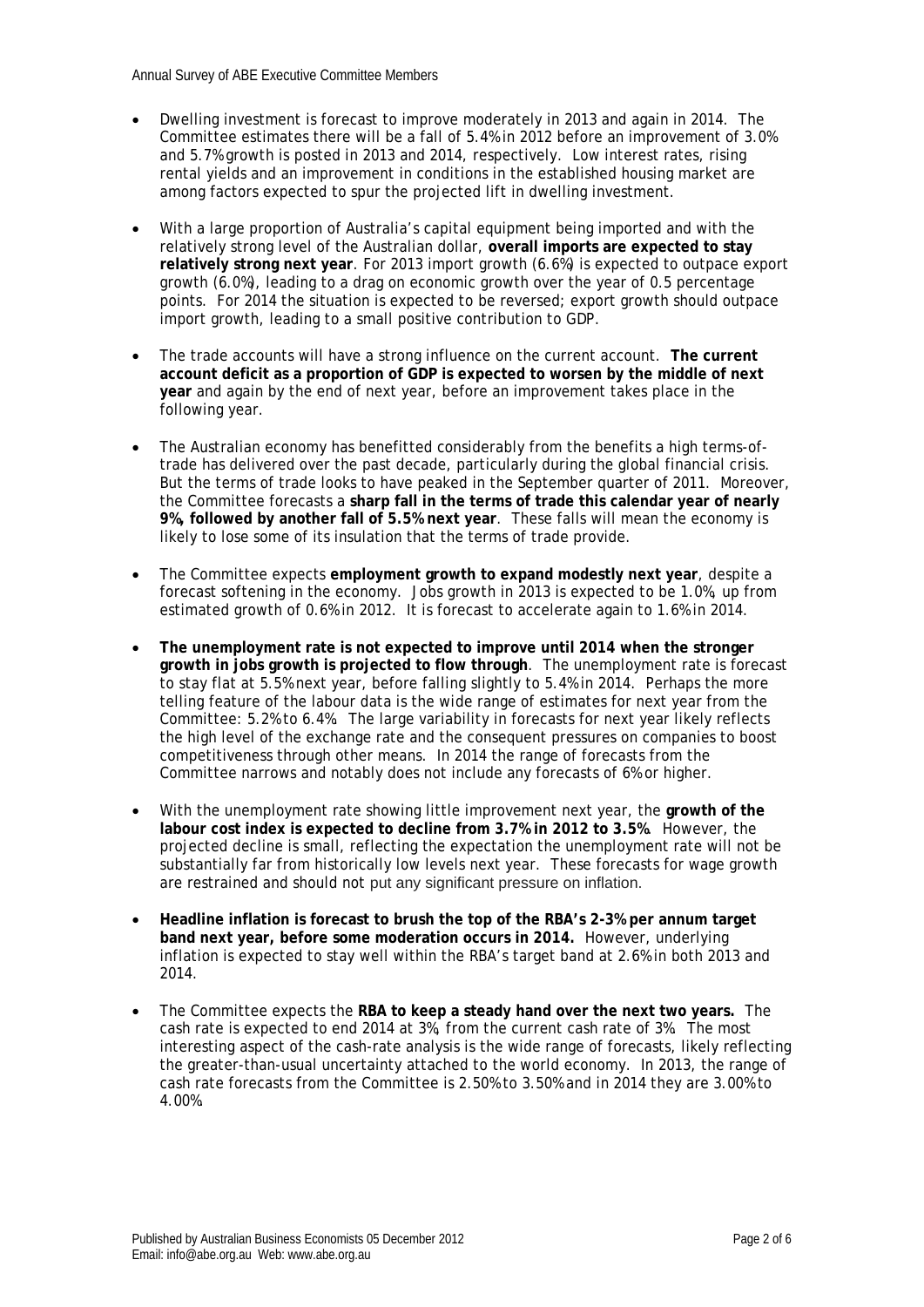- **The Federal Government's headline budget deficit is expected to shrink over the forecast period.** The improvement in the Government's bottom line should result in the deficit of \$43.4 billion in 2011-12 narrowing to a deficit of \$7 billion for 2012-13. The **Committee doesn't expect the budget to to be in balance until 2013–14 compared with the Government's forecasts that rest on a return to a surplus in 2012-13**. The range of Budget outcomes forecast by the Committee are, however, relatively wide. In 2012-13, the range is a deficit of \$20.0 billion to a modest surplus of \$0.1 billion. For 2013-14, the range is a deficit of nearly \$8 billion to a surplus of \$1.0 billion.
- **The 3-year/10-year bond yield curve is forecast to steepen to 62bp by mid next year, from its closing level of 50bp on 3 December 2012. It is then forecast to flatten from the middle of next year to 50bp by the end of next year.** The steepening is due to the 10-year bond yield rising at a faster rate (from 3.08% to 3.25%) than the 3-year bond yield (from 2.58% to 2.60%). Meanwhile, the flattening is due to the 10-year bond yield rising at a slower rate (from 3.25% to 3.40%) than the 3-year bond yield (2.60% to 2.90%). **The flattening becomes more pronounced in 2014 and leads the curve to invert by the end of 2014** to -3bp (3-year 4.03%, 10-year 4.00%). This inversion is very slight. If the inversion continues into 2015 and is sustained, it could be providing an early indication of a forthcoming sharp slowdown in the economy.
- The **Australian dollar is forecast to appreciate** by just over two US cents to US\$1.04 by the **middle of next year. But then a reversal is expected over the remaining forecast period**, causing the AUD/USD to fall to parity at the end of 2013, before falling just under parity at the end of 2014 (at US\$0.99).
- **Australian equities as measured by the ASX 200 index are forecast to be 16% higher by the middle of next year, from the 4,095 level recorded at the end of June 2012**. The median forecast for the ASX 200 is 4,750 points by June 2013, before rising to 4,775 points by December 2013 and 4,900 points by December 2014. The high end of the forecasts includes a break above 5,000 for the ASX 200 in 2014; the ASX 200 has not broken above this critical psychological level since April of 2010.

This year the Committee was also asked a number of special questions around both the local and global economic outlook.

- **The Committee overwhelmingly believes that it is unlikely the Federal Government will achieve its objective of returning the budget to surplus by 2012-13** without a further tightening of fiscal policy. **But any further fiscal contraction is viewed as putting more policy responsibility on the RBA.** The Government's growth forecasts that the budget rests on are also seen to be optimistic. The Committee believes it will **not be a significant issue to financial markets if a surplus is not delivered** by 30 June 2013, so long as the fiscal consolidation plan remains in place over the medium term. The impact of missing the surplus by the promised deadline is considered to be a **political downside rather than an economic downside**, provided the miss is not significant that it shakes the medium-term budget strategy.
- One of the biggest immediate risks facing the global economy is viewed as the US fiscal cliff (a sharp fiscal contraction), which is set to occur in January 2013 under the current US legislation. **All committee members agreed that if the US plunged off this fiscal cliff, it would fall into recession, substantially damaging confidence in the US and globally, and posing a significant threat to the global economy**. The Committee believes the **US will avoid this risk**, even if it resembles the eleventh-hour negotiations of last year. But most committee members believe the US will avoid the fiscal cliff only through some sort of band-aid solution or short-term fix that will have the effect of not dealing with the crux of the problem but pushing the problem out into the future. This band-aid solution could still involve some discretionary fiscal tightening. While the US fiscal cliff is significant and a concern, the Committee felt so too is the lack of a longer term credible plan for fiscal repair and consolidation.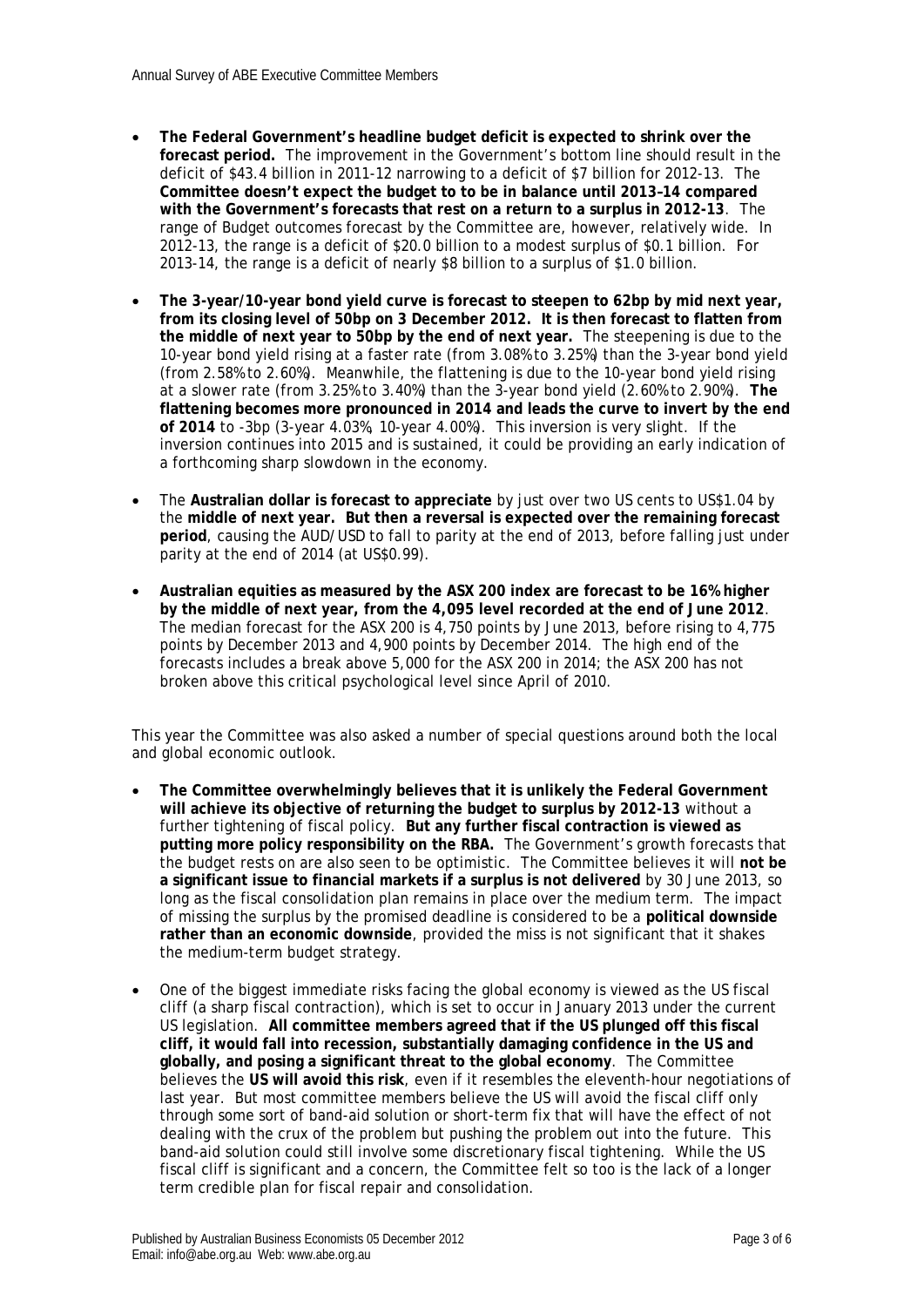- The Committee agreed that **the RBA should not be actively intervening to force a depreciation of the Australian dollar.** Instead, market forces should determine the appropriate level. An increasingly important and large determinant of the AUD's value is capital flows, which the RBA has little control over. Many Committee members remarked that Australian fixed-income products are attracting large capital inflows, which is underpinning a stronger AUD than otherwise would be the case**. If the RBA were to intervene, the view of the Committee is it would have only limited, if any, short-term success. If it were to intervene, it was also deemed that selecting a target for the AUD would be a problem** because determining a fair value for the AUD has its inherent difficulties. **One committee member also questioned whether the AUD was indeed exacerbating the patchwork nature of Australia's economy**, given that many exporters are also importers.
- **The Committee, on balance, believes the slowdown in China is consistent with that of a soft landing** rather than a hard landing. The likelihood of a soft landing is viewed as having risen significantly over the past month due to the improvement generally witnessed in the economic data. But no Committee member is completely ruling out the possibility of a hard landing. There were also some sharply divergent views; one committee member highlighted there was a risk that China performs better than expected next year while another committee member highlighted the worrying signs of excess. The latter noted that in his last recent visit to a hotel in Guangzhou, there was 300 staff to only 20 guests.
- The Committee believes that the **peak in the prices phase of the mining boom is over and the peak in the investment phase will follow soon. Most committee members expect the peak in mining investment has not yet occurred and will take place around the middle of next year.** A few members believed the peak would be in late 2013 or in 2014. **The export phase of the mining boom was largely viewed as having much longer to run.** It was also highlighted by one Committee member that the global underinvestment in infrastructure over much of the past 30 years means that it is unlikely commodity prices would fall to the levels seen before the onset of the mining boom.
- The **Committee largely expects the unemployment rate to peak at is 5.80% with the timing being in late 2013.** This projected peak is only modestly above the current unemployment rate of 5.40%. There was some variability around the responses from Committee members; the **range was as low as 5.70% and as high as 6.80%.** By far the bulk of respondents expected the peak to occur next year. The more pessimistic forecasters expected the peak to occur late in 2013 or early in 2014.(Note that this question relates to forecasts for the peak in the unemployment rate whereas forecasts in the table, described on page 2, refer to median forecasts at specific points in time).
- One of the more difficult questions asked of the ABE Committee was if Europe was the Japan of the 21st century. The fact that both Europe and Japan will end 2012 in recession it was argued made this question valid. There was **some broad agreement that peripheral Europe might be the Japan of the 21st century, but as one committee member pointed out Japan is also the Japan of the 21st century**. Both peripheral Europe and Japan are not expected to grow much over the next five years. **Germany was generally viewed differently** and in a more positive light than the rest of Europe, despite having structural issues in its economy that need to be addressed over the long term. While there was some broad agreement that peripheral Europe might be another Japan, there was general consensus that peripheral Europe would not take as long as Japan in dealing with its core problems.
- The Committee believe that **Australians approaching retirement age and saving for their retirement incomes should have a greater asset allocation to bonds and other fixed-income securities. However**, the Committee also highlighted that current bond pricing meant that **now was not a good time to do any significant re-weighting towards bonds**. A greater allocation to fixed-income products is viewed as helping to spread risk and lower volatility in portfolios.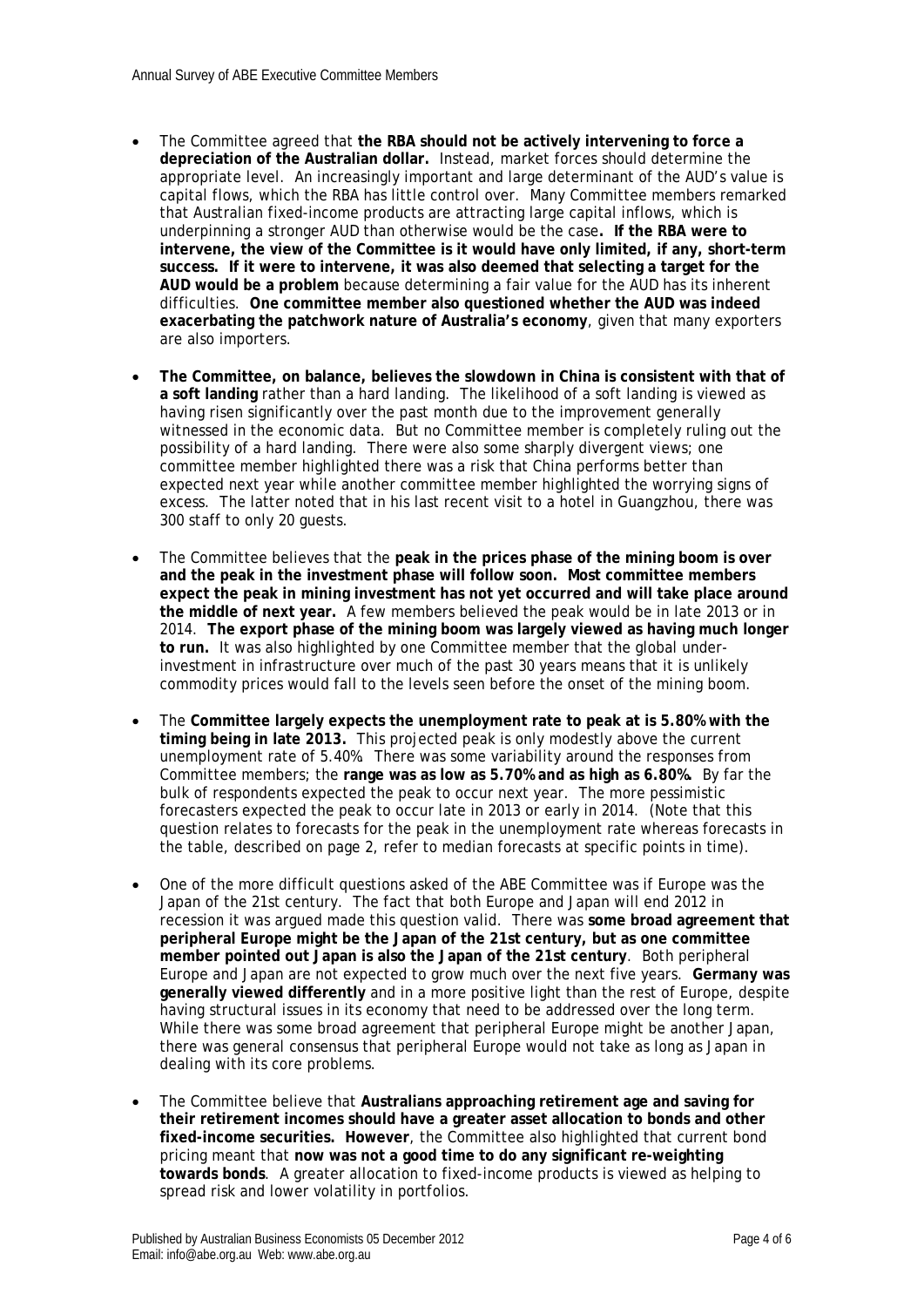### **Table 1: ABE Survey of the Executive Committee, Summary**

All forecast variables are annual average % change unless otherwise stated, all actual data is as at 30 November 2012

|                                    | 2011   | 2012 (e)<br>2013 (f) |        | 2014 (f) |      |        |         |      |
|------------------------------------|--------|----------------------|--------|----------|------|--------|---------|------|
|                                    | Actual | Median               | Median | Low      | High | Median | Low     | High |
| <b>National Accounts</b>           |        |                      |        |          |      |        |         |      |
| <b>Private Consumption</b>         | 3.3    | 3.8                  | 2.8    | 2.0      | 3.3  | 3.3    | 2.4     | 3.5  |
| <b>Dwelling Investment</b>         | 1.3    | $-5.4$               | 3.0    | $-1.0$   | 6.7  | 5.7    | 3.0     | 11.4 |
| Business Investment*               | 17.1   | 16.0                 | 9.3    | 0.5      | 10.1 | 0.8    | $-11.2$ | 7.1  |
| Inventories (ppt contribution)     | 0.4    | 0.0                  | 0.0    | $-1.0$   | 0.2  | 0.0    | $-0.1$  | 0.3  |
| Exports                            | $-1.3$ | 5.2                  | 6.0    | 4.2      | 8.3  | 7.8    | 3.6     | 9.5  |
| Imports                            | 11.4   | 7.5                  | 6.6    | 2.5      | 8.9  | 5.5    | 0.7     | 6.6  |
| Net Export (ppt contribution)      | $-2.7$ | $-0.7$               | -0.5   | $-1.3$   | 1.0  | 0.3    | $-3.1$  | 1.7  |
| GDP                                | 2.1    | 3.6                  | 2.8    | 0.7      | 3.2  | 3.1    | 2.0     | 3.5  |
| <b>Labour and Inflation</b>        |        |                      |        |          |      |        |         |      |
| Employment                         | 1.7    | 0.6                  | 1.0    | 0.1      | 1.3  | 1.6    | 1.3     | 2.0  |
| Unemployment Rate (end period)     | 5.2    | 5.5                  | 5.5    | 5.2      | 6.4  | 5.4    | 5.0     | 5.9  |
| Labour Price Index                 | 3.7    | 3.7                  | 3.5    | 2.6      | 3.8  | 3.6    | 3.5     | 3.8  |
| <b>CPI</b>                         | 3.3    | 1.9                  | 3.0    | 2.5      | 3.3  | 2.7    | 2.4     | 3.0  |
| Underlying CPI                     | 2.6    | 2.3                  | 2.6    | 2.4      | 3.0  | 2.6    | 2.2     | 2.8  |
| Other                              |        |                      |        |          |      |        |         |      |
| Terms of Trade                     | 13.9   | $-8.6$               | $-5.5$ | $-10.6$  | 2.5  | 0.0    | $-6.2$  | 2.0  |
| Current Account Deficit (% of GDP) | $-2.3$ | $-3.8$               | $-4.7$ | $-5.4$   | 5.2  | $-3.6$ | $-5.9$  | 5.2  |
| Headline Cash Budget (\$Abn)**     | -47.7  | $-43.4$              | -7.0   | $-20.0$  | 0.1  | 0.0    | $-7.9$  | 1.0  |

|                               | <b>Jun-12</b> | Jun-13 (f) | Dec-13 (f) |       |       | Dec-14 (f) |       |       |
|-------------------------------|---------------|------------|------------|-------|-------|------------|-------|-------|
|                               | Actual        | Median     | Median     | LOW   | High  | Median     | Low   | High  |
| Financial (all end period)    |               |            |            |       |       |            |       |       |
| Cash Rate                     | 3.50          | 3.00       | 3.00       | 2.50  | 3.50  | 3.00       | 3.00  | 4.00  |
| 3-Year Government Bond Yield  | 2.42          | 2.60       | 2.90       | 2.60  | 3.80  | 4.03       | 3.00  | 4.90  |
| 10-Year Government Bond Yield | 3.04          | 3.25       | 3.40       | 2.85  | 4.00  | 4.00       | 3.20  | 5.10  |
| AUD/USD                       | 1.02          | 1.04       | 1.00       | 0.97  | 1.04  | 0.99       | 0.93  | 1.04  |
| ASX 200                       | 4.095         | 4.750      | 4.775      | 4.650 | 4.900 | 4.900      | 4.750 | 5.150 |

\*Excluding second hand asset purchases

\*\*Financial year (2013 is 2012/13 and so on)

The information contained in this report: does not constitute an offer, or a solicitation of an offer, to subscribe for or purchase any securities or other financial instrument;·does not constitute an offer, inducement or solicitation to enter a legally binding contract; and is not to be construed as an indication or prediction of future results. The Information is general and preliminary information only and while ABE has made every effort to ensure that information is free from error, ABE does not warrant the accuracy, adequacy or completeness of the Information. The Information may contain material provided directly by third parties and while such material is published with necessary permission, ABE accepts no responsibility for the accuracy or completeness of any such material. In preparing the Information, ABE has not taken into consideration the financial situation, investment objectives or particular needs of any particular investor and recommends that investors seek independent advice before acting on the Information. Certain types of transactions, including those involving futures, options and high yield securities give rise to substantial risk and are not suitable for all investors. Except where contrary to law, ABE intends by this notice to exclude liability for the Information. The Information is subject to change without notice.